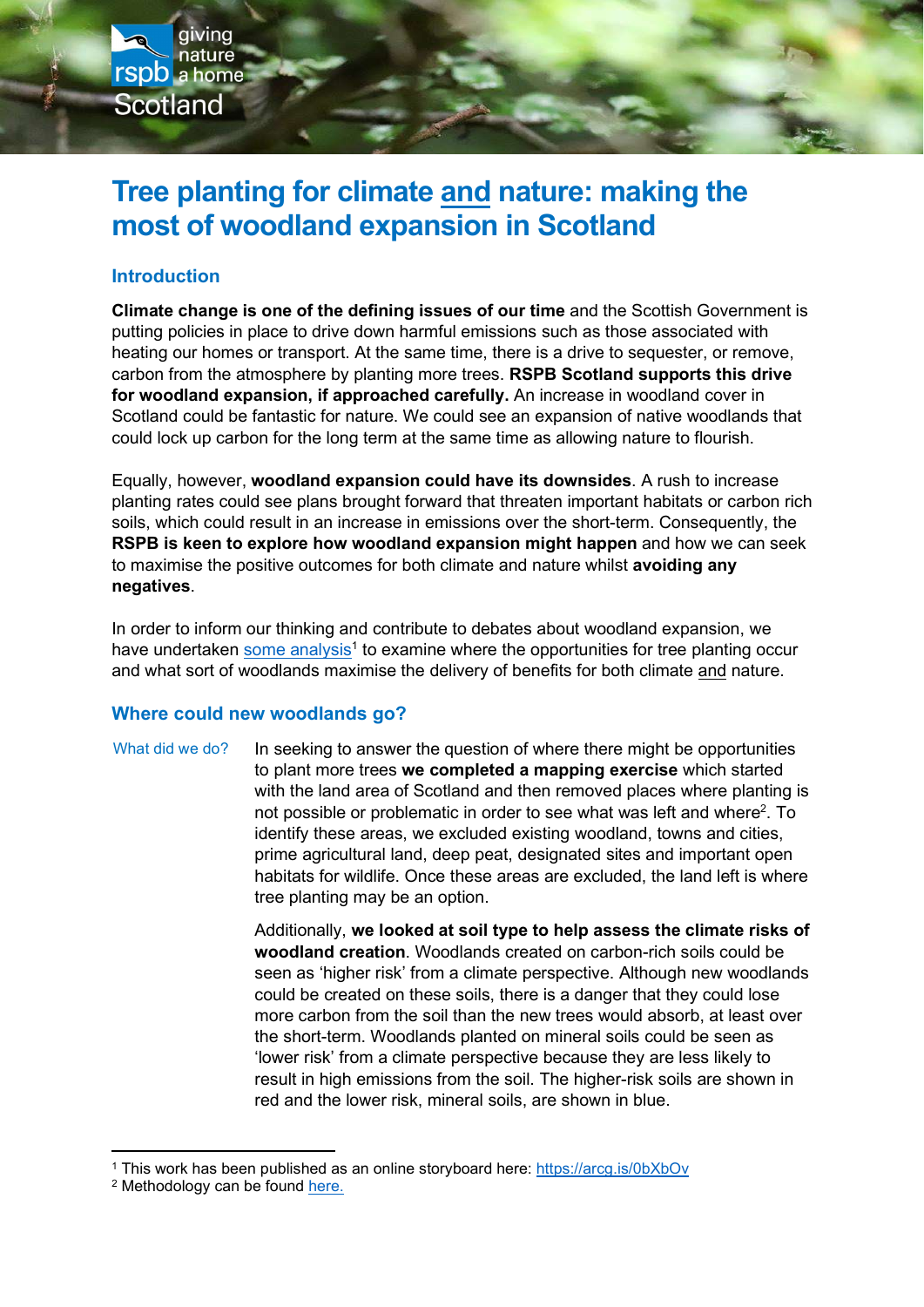#### At the UK level, we found that there is just enough lower-risk soil to accommodate the most ambitious woodland expansion targets (from the Climate Change Committee's 6<sup>th</sup> Carbon Budget). This is good news What did we find for the UK?

because, in theory, it suggests that proposed tree planting ambitions could be achieved without having to plant on carbon-rich soils and run the risk of increasing emissions over the short-term.

While in theory this is good news, this finding also presents a real challenge because focusing planting on the lower-risk mineral soils suggests that we will need to use more of the slightly better-quality (but not top quality) farmland. This in turn focuses attention on the need for farmers to plant more trees, but also on the potential trade-offs, for example between food production and carbon sequestration, that we might have to think about.

It is also important to note that, in practice, there could be other constraints on actual planting in this 'low risk' area which have not been assessed in this analysis, such as impact on wildlife outside of designated sites. In practice, therefore, it is likely that planting will also have to take place on the higher-risk land.

In Scotland, the picture is different because it appears that there is not enough lower-risk soil to meet Committee on Climate Change recommended planting targets (see Annex). This means that planting will have to take place on the higher-risk carbon rich soils, which points to the need for great care on ensuring appropriate siting to minimise carbon emissions and negative consequences for nature. What did we find for Scotland?

In undertaking this work we had to make some decisions about what to include and exclude and all of these decisions can be questioned. For example, for the purposes of this analysis we excluded towns and cities. Yet we know that many more trees can and should be planted in urban and peri-urban areas for the many co-benefits they deliver. It is just that for the purposes of this analysis we necessarily had to work at a broad scale and much urban planting is likely to involve small areas with great complexity that could not be captured in this project. Important caveats relating to our mapping work

> Similarly, we excluded designated sites. We know that there is scope for planting in some designated sites, but we excluded them because of the difficulties associated with including some and excluding others in the analysis. This means that the map implies no scope for planting in some obvious areas, but it is important to remember that this is a broad-brush analysis to inform discussion rather than a precise mapping tool.

It is also important to recognise that our map is indicative rather than prescriptive. It does not indicate exactly where woodlands should be planted; it simply shows where potential exists for woodland expansion after removing inappropriate areas. Surveys will always be required to determine if tree planting is appropriate in specific locations.

We would specifically want to ensure that any planting did not adversely affect upland breeding birds. Some areas identified on the map as possibilities for planting coincide with this habitat, but although this work may identify an area as potentially available for planting under the terms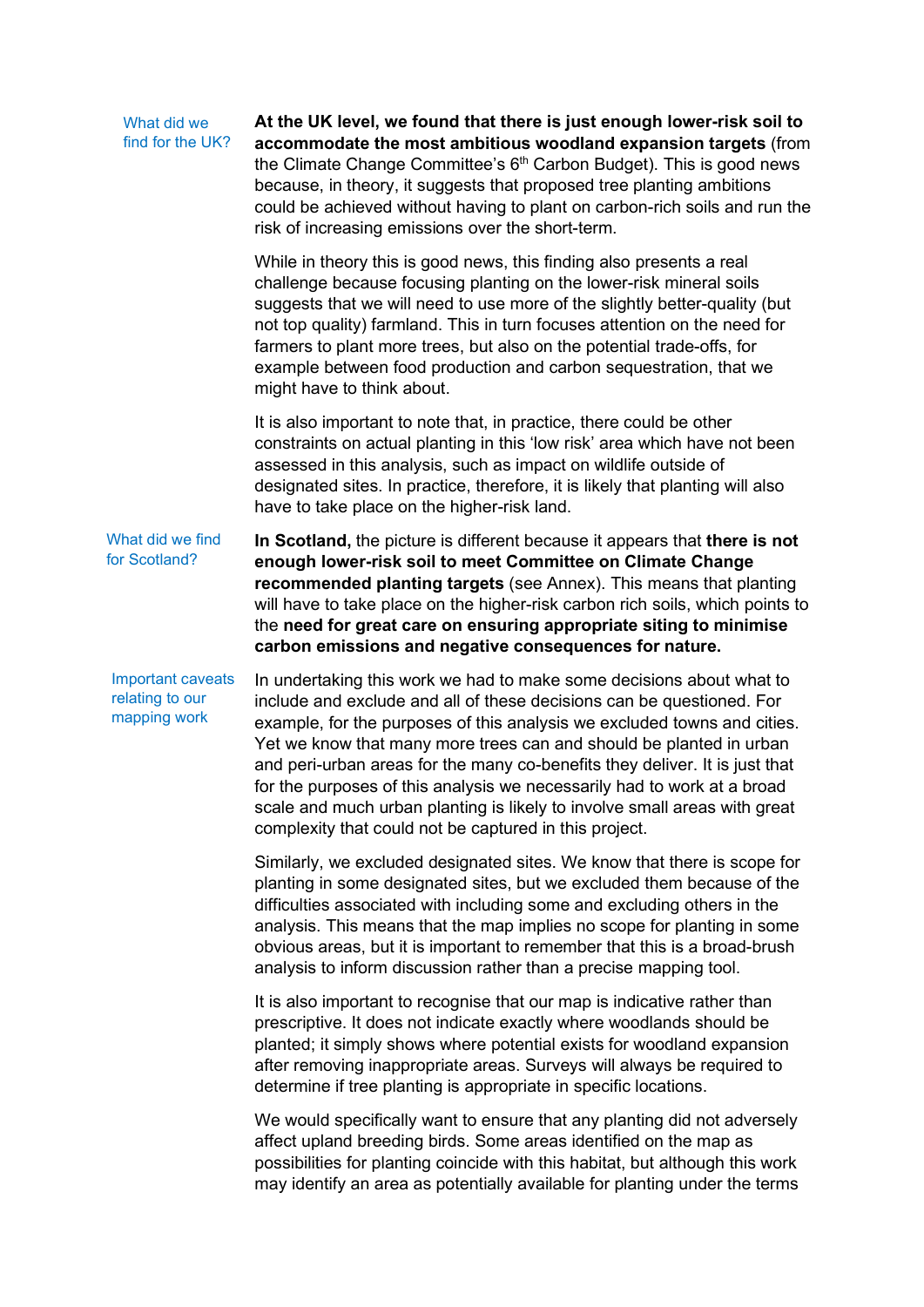of this project, it does not mean that it is actually available on the ground or that the RSPB would support planting in these places. Everything depends on the site in question and the RSPB will seek to defend important upland breeding bird areas from inappropriate planting. The purpose of this work is not to identify areas where the RSPB thinks planting would be acceptable; it is to open up a conversation about how we will meet out planting targets and balance climate and nature interests.

Figure 1: Opportunities for woodland creation in **Scotland** 

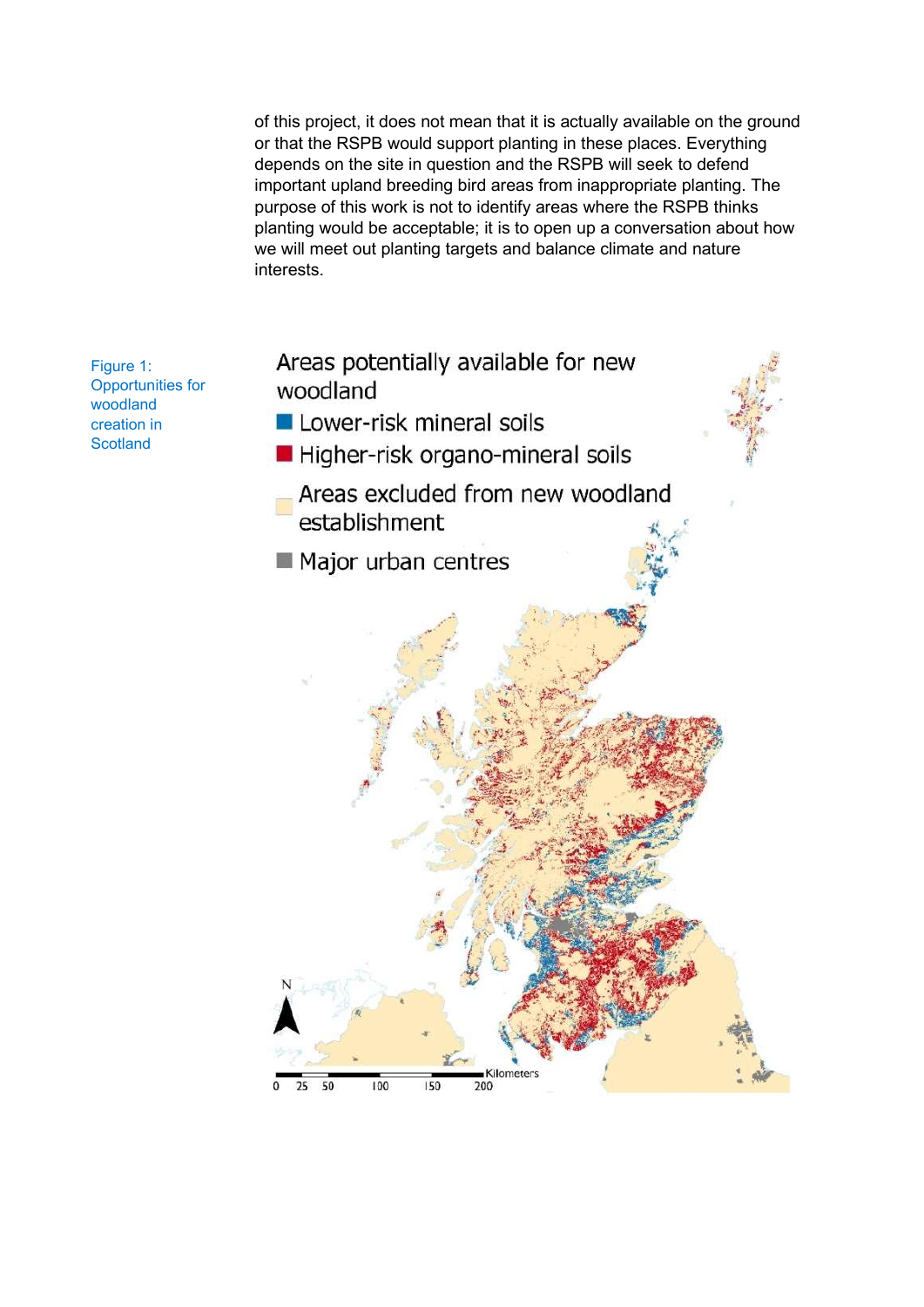# What sort of woodlands would we like to see?

We want to see more native woodland because it delivers the best outcomes in terms of both climate and nature. The work we've done suggests that native broadleaf woodlands are better for locking up carbon over the long-term than Sitka spruce plantations under standard productive management (see figure 2).

The large drops in sequestration in Sitka spruce plantations are due to carbon released in rotational harvesting. Carbon stored in harvested wood products is included, but these often have short lifespans compared to long-term carbon stores in woodland.

In presenting this information we are not seeking to dismiss today's dominant forms of forest management. We acknowledge that forestry is an important sector in rural areas and that there is a demand for timber and wood products produced domestically and we recognise that much of this is likely to come from production forestry and the growing of conifers. But, given the evidence on carbon flows, we think there is lots of room for increasing the area of native woodlands and that we actually need to do more native woodland planting because of the benefits for climate and nature.

Our concern is that in a rush to plant trees for carbon sequestration, all trees and forms of woodland management are seen as equally good and that, as a result, the focus is on the more commercial species. We simply point out that if we think about the issue in the broader context of the climate and nature emergency, we should be trying to increase the amount of native woodland too.



Figure 2: Comparison of mixed broadleaf vs. Sitka spruce, cumulative CO2e sequestration per hectare over 100 years

# What does all this mean for our thinking on woodland expansion?

### 1. We think we need a strategic approach to woodland expansion

- Given the likelihood that much tree planting in Scotland will take place on high risk land, it will be vital that robust environmental assessments are undertaken to protect species, habitats and soil carbon and maximise the benefits of new woodlands.
- On a broader scale the implications of large-scale land use change need to be considered in an integrated, strategic way. The proposed Regional Land Use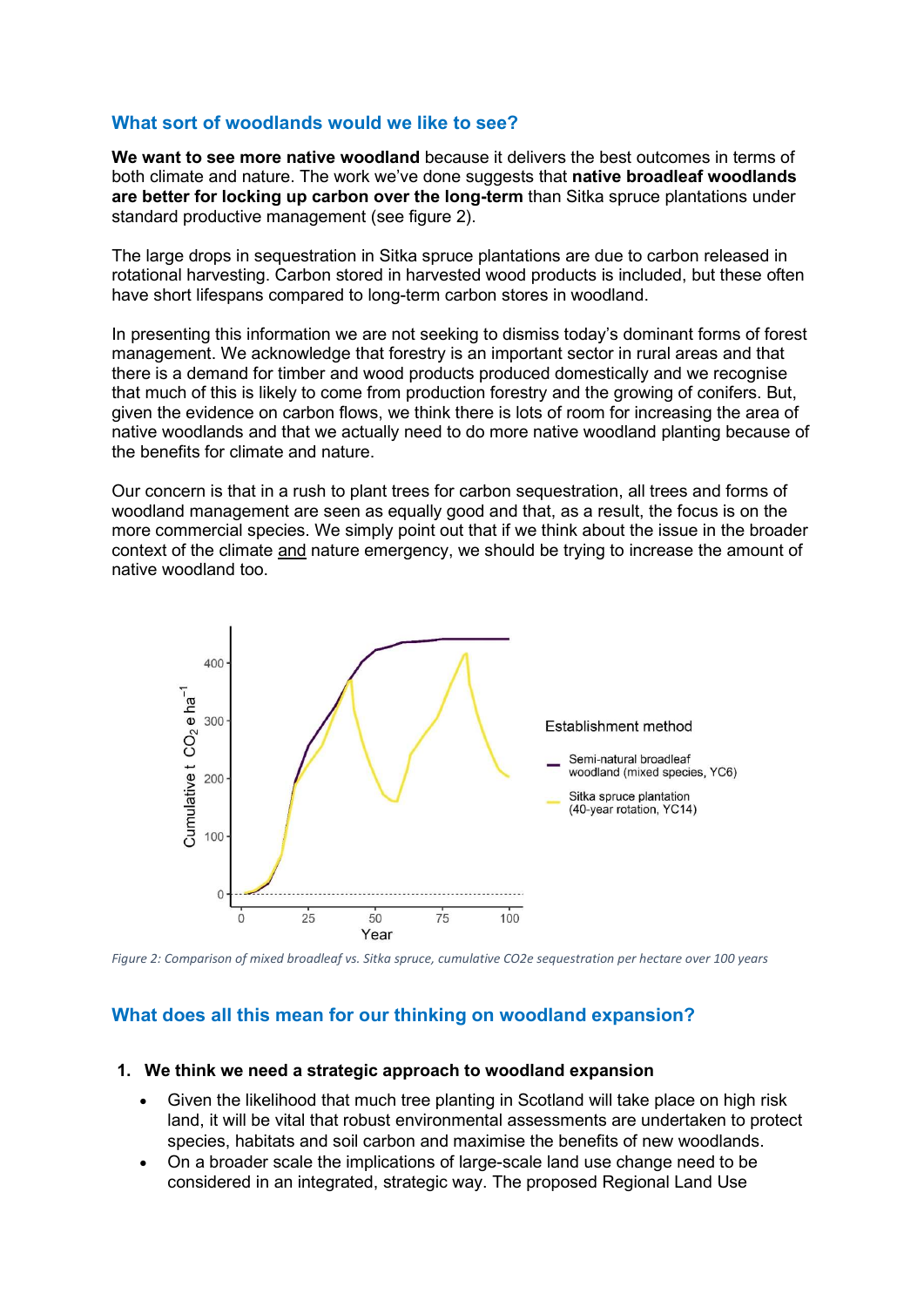Partnerships should provide a forum for this sort of integrated analysis and discussion.

 Woodland expansion plans should be embedded in overall objectives for nature. There is a real opportunity here to develop a Scottish Nature Network establishing a network of diverse and connected habitats.

## 2. We should prioritise native woodland

- While recognising the importance of the current forest industry, we think that public money should be focused on expanding native woodland habitats to secure multiple benefits for nature, climate and people. This aligns with the first transformative action in our Nature Recovery Plan<sup>3</sup>, which seeks a significant expansion in Scotland's native woodlands annually from 2020.
- Long-term funding for restoration and enhancement of existing habitats should be provided, including Ancient and Semi-Natural Woodlands, woodland protected sites, and open habitats.

## 3. We should protect our peat

 This means continuing to prevent planting on deep peat and restoring afforested peatlands, but also adopting a much more precautionary approach to planting on organo-mineral soils, such as shallow peat. This planting should only take place if nature and carbon benefits can be demonstrated.

## 4. We need high standards for all woodlands

- This means enhancing the UK Forestry Standard through the forthcoming review to maximise biodiversity benefits in commercial forestry for timber, nature and climate outcomes and get more woodlands into the UK Woodland Assurance Standard.
- It also means taking a robust approach to implementing environmental regulations and consultation to ensure woodland expansion delivers genuine benefits for climate and nature.

<sup>3</sup> See: https://www.rspb.org.uk/globalassets/downloads/nature-recovery-plan---scotland/naturerecovery-plan.pdf